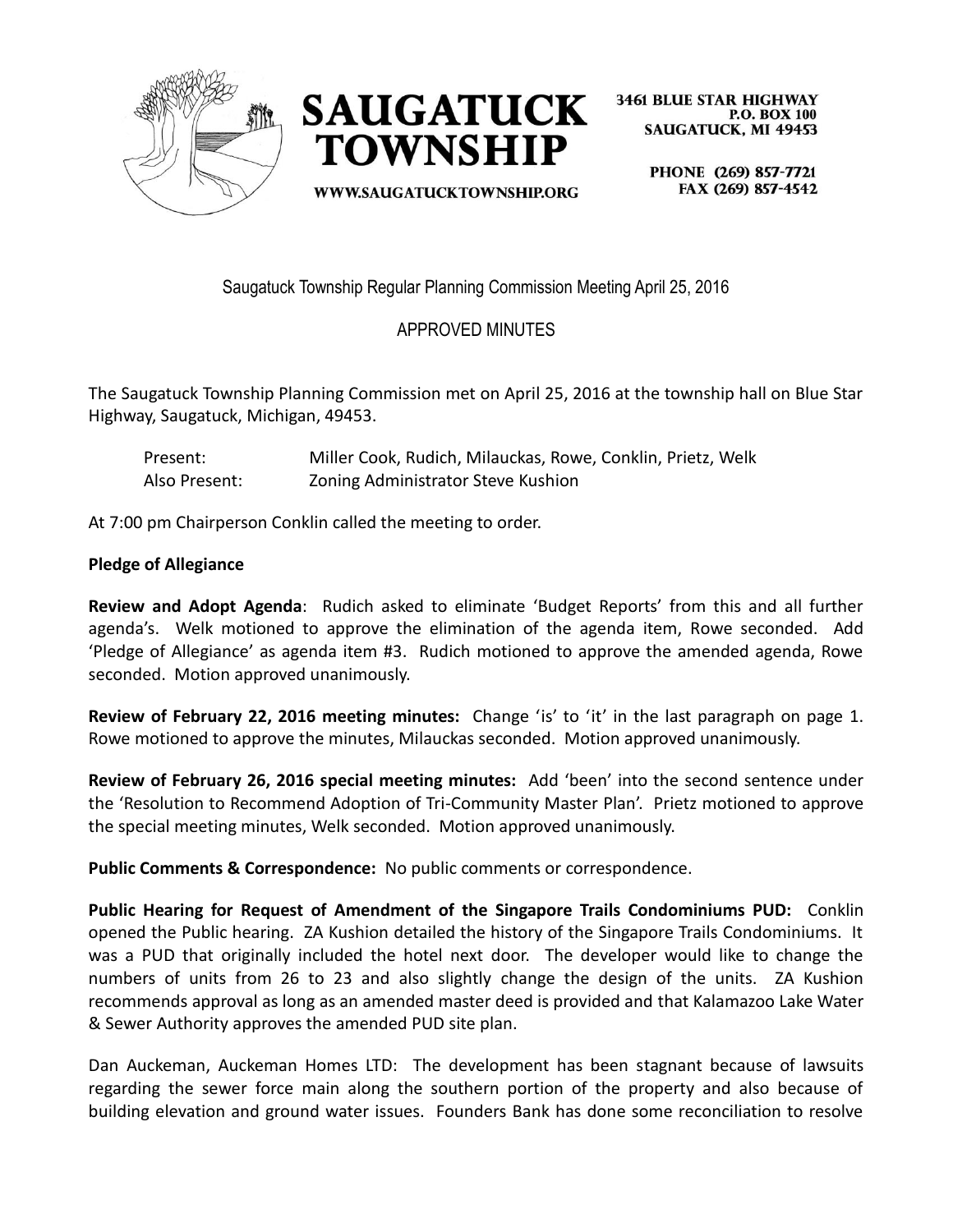## APPROVED MINUTES

the lawsuit issues. They have moved the force main behind the existing units but did not move it behind the future units. Three of the units are changing from duplexes to single family units.

Conklin asked who the owner of the property is. Mr. Auckeman stated that he is in the process of buying the property contingent on the result of the PUD amendment request. Conklin asked what is being planned for the units on the southern side of the property. Mr. Auckeman stated that there are two issues with those units. First, the building elevations were set incorrectly and the nine foot basements that were planned will be changed to eight foot basements. They have been working with Soils and Structures regarding the building elevations. Second, the two sewer mains that run next to each other along the southern border of the property lie within a 15 foot easement. Kalamazoo Lake Water & Sewer Authority has mapped out where the lines lie and they have moved the easement so that the pipes lay in the center of the easement. However, this change means that the easement has moved into the buildable area of the units, specifically the back deck area of the units. This will be solved by moving the decks to the sides of the units.

Milauckas asked which lines are running through the 15 foot easement. Mr. Auckeman stated that it just includes the sewer lines and they do not connect into the development. Discussion regarding the sewer and water lines that are running through and connecting into the development. Milauckas asked if the southern buildings wall would be placed up to the easement line. Mr. Auckeman stated that he has placed them 2-3 feet from the easement line. Milauckas asked where any water from sump pumps would discharge. Mr. Auckeman stated that a 2 inch drain line was run out into the eastern end of the property for the water discharge. Milauckas asked if there was a detention pond on the property. Mr. Auckeman stated that there was not. Mr. Auckeman stated that there will be several parking spaces built for guests of the residents to use. Mr. Auckeman stated that the street lights, noted with red circles on the plan, will be removed and replaced with lighting on either side of the garage doors. Milauckas asked if it was noted anywhere in the plan that the street lights are going to be removed. Mr. Auckeman stated that he did not put it in the letter but that it should be noted at the meeting.

Correspondence from Margaret Beebee Chapman and Adaire & Mark Putnam regarding their support of Dan Auckeman and his plans to finish the development. Richard Brady, 6507 Old Singapore Trail also spoke in support of Dan Auckeman.

Rowe motioned to close the Public Hearing, Rudich seconded. Rowe motioned to approve the development proposal with the two recommendations laid out by the township zoning administrator that the applicant is to provide the township an amended master deed of the PUD and the amended PUD site plan is approved by Kalamazoo Lake Water & Sewer Authority. Welk seconded. Motion approved unanimously.

**Fracking Committee Update:** ZA Kushion stated that sample language was sent to the attorney and they are reviewing it. This will not be an ordinance; it will be adding SAU language to the Oil & Gas Well ordinance.